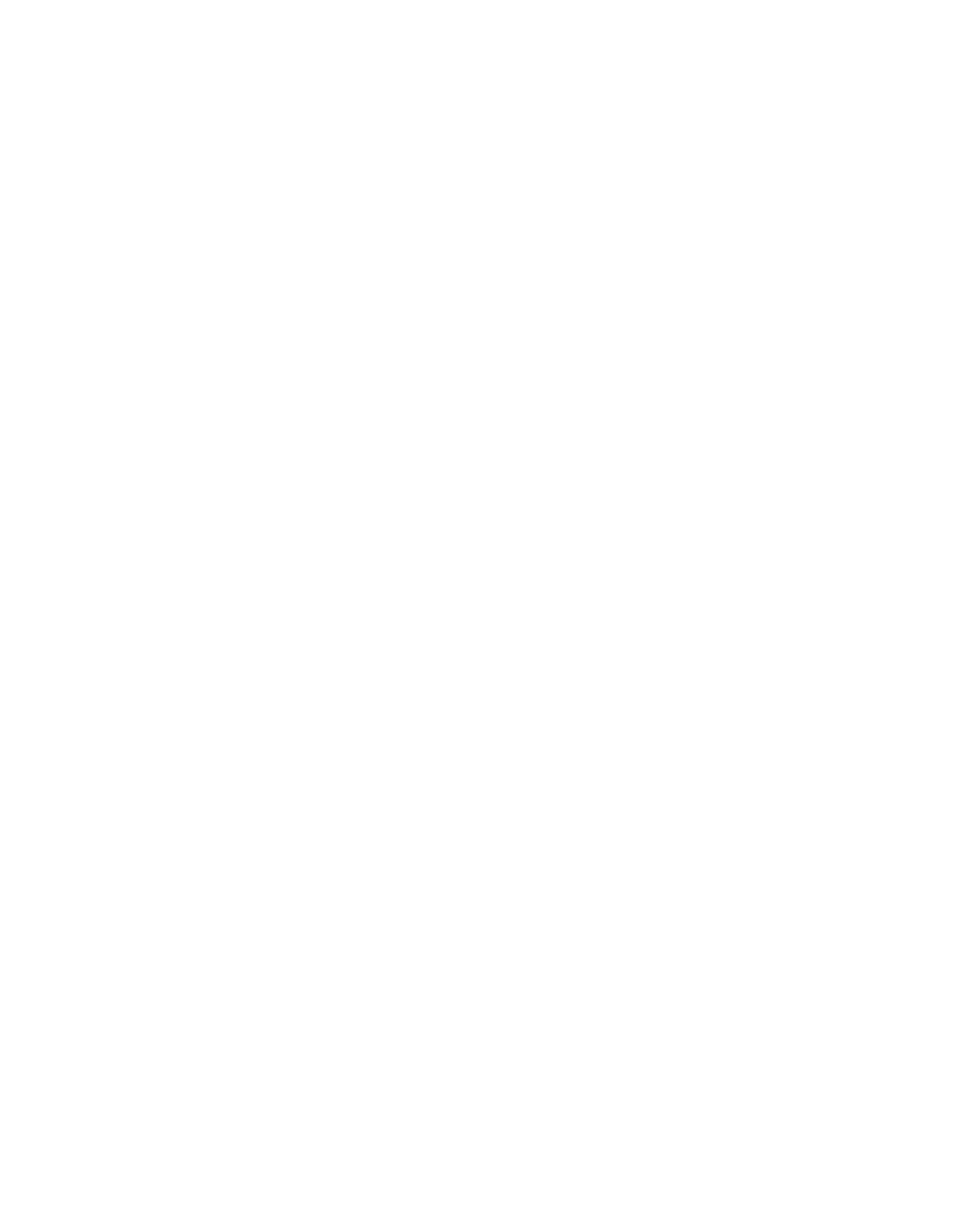## HISTORY (Exams taken May 2014 or after)

| <b>EXAM</b>                     | <b>SCORE</b> | <b>UHM CREDIT</b>                             |
|---------------------------------|--------------|-----------------------------------------------|
| American History                | 5, 6, 7      | 3 credits of Diversification: Humanities (DH) |
| East & SE Asia & Oceania        | 5, 6, 7      | 3 credits of HIST 242                         |
| European History                | 5, 6, 7      | 3 credits of Diversification: Humanities (DH) |
| History                         | 5, 6, 7      | 6 credits of Diversification: Humanities (DH) |
| History: Africa                 | 5, 6, 7      | 3 credits of Diversification: Humanities (DH) |
| History of Asia & Oceania       | 5, 6, 7      | 6 credits of Diversification: Humanities (DH) |
| History of the Americas         | 5, 6, 7      | 6 credits of Diversification: Humanities (DH) |
| History of Europe & Middle East | 5, 6, 7      | 6 credits of Diversification: Humanities (DH) |
| <b>Islamic History</b>          | 5, 6, 7      | 3 credits of Diversification: Humanities (DH) |
| Medieval Europe & Islamic       | 5, 6, 7      | 6 credits of Diversification: Humanities (DH) |
| Modern East Asia                | 5, 6, 7      | 3 credits of Diversification: Humanities (DH) |
| Near East                       | 5, 6, 7      | 3 credits of Diversification: Humanities (DH) |

## WORLD LANGUAGES & CULTURES (Exams taken by May 2014 or after)

| <b>EXAM</b> | <b>SCORE</b> | <b>UHM CREDIT</b>             |
|-------------|--------------|-------------------------------|
| Arabic A    | 5, 6, 7      | 8 credits of ARAB 201 & 202   |
| Arabic B    | 5, 6, 7      | 8 credits of ARAB 201 & 202   |
| Chinese     | None         | Must take institutional exam  |
| Filipino    | 5, 6, 7      | 8 credits of FIL 201 & 202    |
| French A    | 4, 5         | 6 credits of FR 302 and 311   |
| French A    | 6, 7         | 9 credits of FR 302, 311, 364 |
| French B    | 4            | 6 credits of FR 202 & 302     |
| French B    | 5            | 6 credits of FR 302 & 311     |
| French B    | 6, 7         | 9 credits of FR 302, 311, 364 |
| German A    | 4            | 6 credits of GER 202 & 303    |
| German A    | 5            | 6 credits of GER 303 & 306    |
| German A    | 6, 7         | 9 credits of FR 303, 305, 306 |
| German B    | 4            | 6 credits of GER 202 & 306    |
| German B    | 5            | 6 credits of GER 301 & 306    |
| German B    | 6, 7         | 9 credits of FR 301, 305, 306 |